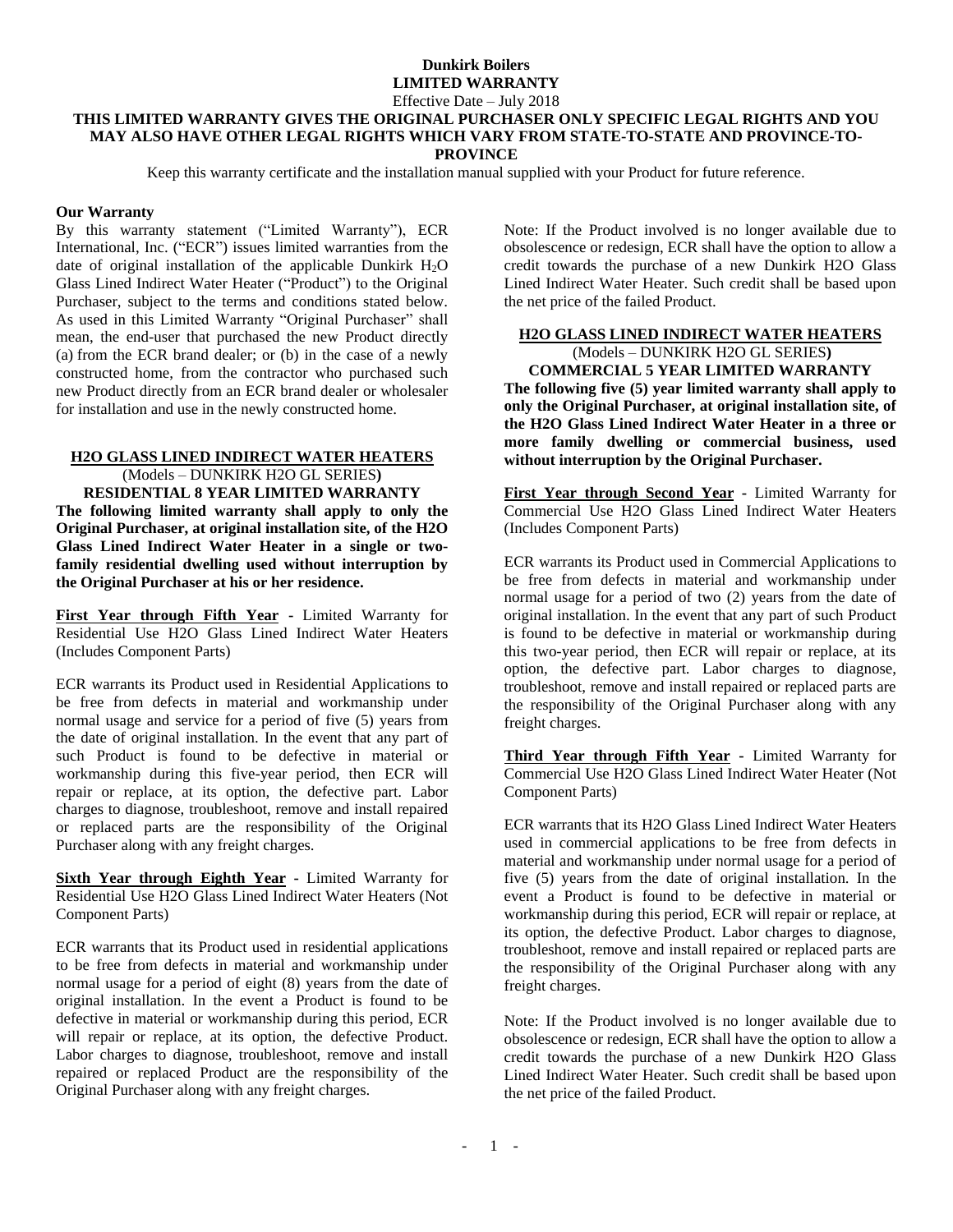# **Dunkirk Boilers LIMITED WARRANTY**

Effective Date – July 2018

#### **THIS LIMITED WARRANTY GIVES THE ORIGINAL PURCHASER ONLY SPECIFIC LEGAL RIGHTS AND YOU MAY ALSO HAVE OTHER LEGAL RIGHTS WHICH VARY FROM STATE-TO-STATE AND PROVINCE-TO-PROVINCE**

Keep this warranty certificate and the installation manual supplied with your Product for future reference.

## **LIMITATIONS/EXCLUSIONS – APPLIES TO ALL WARRANTIES**

1. Under no circumstances will ECR be responsible for any other costs associated with rectifying the defective part, including, without limitation, costs associated with removing and reinstalling the defective part, and all labor and material costs connected therewith, including, without limitation, costs associated with supplying/returning the defective part to ECR. Replacement material will be invoiced to the distributor in the usual manner and will be subjected to adjustment upon proof of defect.

2. The Limited Warranty covers only the Component Parts for the first through the last warranted year from date of original installation. All other component parts furnished by ECR, but purchased from other manufacturers, shall be limited to their warranties, if any.

3. This Limited Warranty will not be applicable if the Product is (i) used or operated over its rated capacity; (ii) installed for uses other than for residential or commercial use, as specified by the applicable warranty; (iii) not maintained in accordance with ECR's recommendation or accepted good practice as determined by industry standards; or (iv) subjected to unauthorized alteration.

4. This Limited Warranty in no way can be considered as a guarantee of workmanship of an installer or repairman connected with the installation or repair of the Product or as imposing on ECR liability of any nature for unsatisfactory performance as a result of faulty workmanship in the installation or service of the Product, which liability is hereby expressly disclaimed.

5. This Limited Warranty will not be applicable if the Product has been damaged as a result of being improperly installed, serviced or operated, including, without limitation, allowed to freeze; improper water conditions or subjected to flood conditions.

6. In order for this Limited Warranty to be effective (i) the Product must have been installed in strict compliance with installation instructions furnished with the Product by ECR; and (ii) the Product must not have been damaged during shipment and installation.

7. The furnishing of replacement parts under the terms of this Limited Warranty will apply to the original warranty period and will not serve to extend such period.

8. ECR shall not be liable for any damages, defaults or delays in performance under this Limited Warranty caused by any contingency beyond its control, including, without limitation, a shortage or reduced supply of energy or raw materials, freezing, flood, fire, wind or lightning.

9. ECR is in no way liable for any damages that may result from (i) the failure of external wiring, piping, or other attachments and accessory products not integral with the Product; (ii) installation, service or operation that is not in compliance with all applicable federal, state and provincial laws or regulations; (iii) misapplication or the use of the Product for purposes other than for which it was designed; or (iv) the use of parts not supplied or designated by ECR.

10. The remedy for breach of this Limited Warranty is expressly limited to the repair or replacement of any part found to be defective under conditions of normal use, and the remedy for breach of this Limited Warranty, statutory duty or by reason of tort (including, without limitation, negligence) does not extend to liability for incidental, special or consequential damages or losses, such as loss for the use of the material, inconvenience or loss of time. The maximum liability of ECR in connection with the sale of this product shall not in any case exceed the price of the part claimed to be defective, or the price of the Product if the entire Product is claimed to be defective. ECR EXPRESSLY DISCLAIMS AND EXCLUDES ANY AND ALL LIABILITY IN TORT AND CONTRACT FOR CONSEQUENTIAL OR INCIDENTAL DAMAGES FOR BREACH OF ANY EXPRESS OR IMPLIED WARRANTY. **Please Note: Some States do not allow the exclusion or limitation of incidental or consequential damages, so the above limitation or exclusion may not apply to you.**

11. For all sales not subject to the Magnuson-Moss Warranty Act or Provincial consumer protection legislation, as applicable, there are no implied warranties of merchantability and/or fitness for any particular purpose all of which are hereby specifically disclaimed. For all other sales, all implied warranties of merchantability and/or fitness for any particular purpose are limited in duration to the period of this Limited Warranty. This Limited Warranty is the complete and exclusive statement of warranty terms. **Please Note: Some States do not allow limitations on how long an implied warranty lasts, so the above limitation may not apply to you.**

12. ECR warranties shall apply to the original purchaser at the time of the original installation, used without interruption. Warranties are non-transferable.